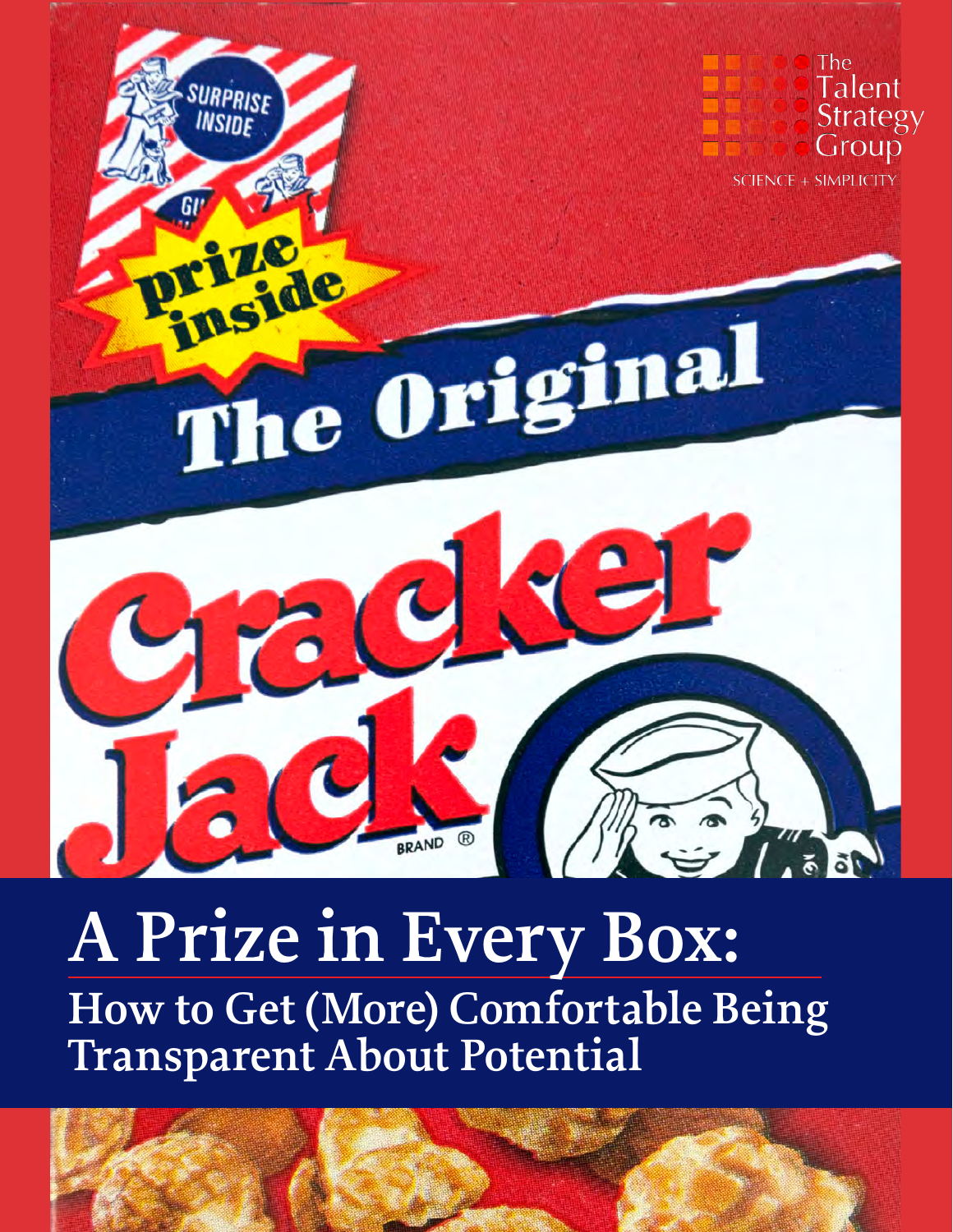

## **A Prize in Every Box:**

**How to Get (More) Comfortable Being Transparent About Potential**



**by [Marc Effron](mailto:marc@talentstrategygroup.com), [Talent Strategy Group](https://www.talentstrategygroup.com/publications)**

Many companies still refuse to be transparent with their employees about their potential to advance. Our last survey on the topic found that ~60% of companies don't explicitly communicate with their employees about their potential.

Those companies often say they're concerned that if some employees are told they have high potential to advance, it will disengage employees who learn they're not in that category. That's true only if being a high potential is seen as the only "prize" at your company.

We believe that it's beneficial to be transparent with every employee about their potential, and that these conversations will be far easier if there's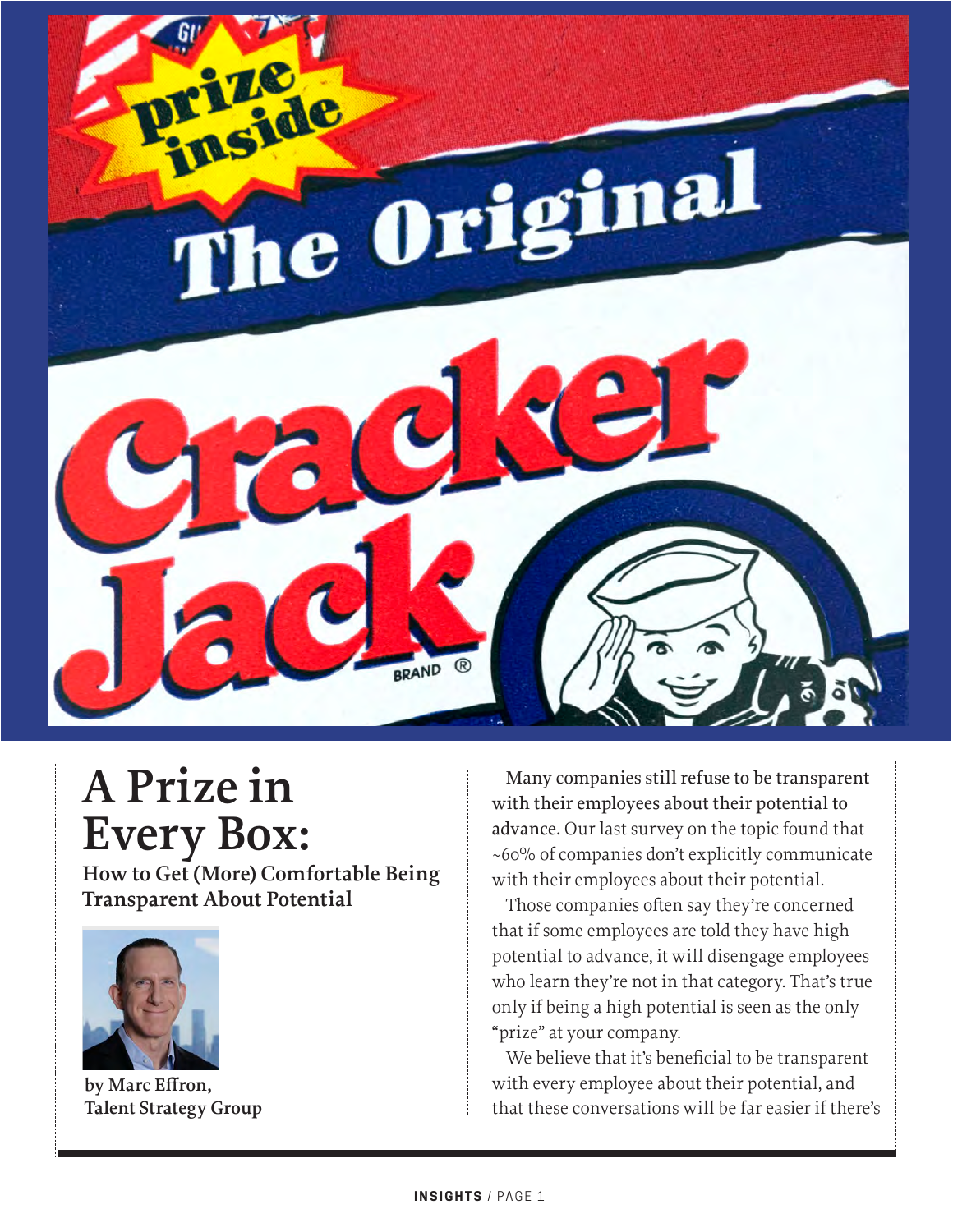a "prize in every box."

By prize, we mean the investment that you make in an employee based on their performance and potential to advance. While being assessed as a high potential leader brings you one type of investment, everyone should get a prize that reflects their expected contribution to the company.

## **What Size is the Prize?**

Before we differentiate, let's ensure that every employee has a great baseline experience that includes working for an organization they can be proud of, having a quality manager and the opportunity to develop.

That baseline ensures that everyone is working in an environment that supports their performance and engagement. Everyone gets that prize.

Above that baseline, every employee should get an additional prize that's based on their current and likely future contribution. This prize is their "fair deal" – the company's additional investment to recognize their performance today and their future potential.

That prize includes their compensation and, more importantly, their fair share of the other development resources the company offers. This may include critical experiences, exposure to key leaders, internal and external development courses, highly-visible projects and high potential programs, among other investments.

The different prizes should clearly differentiate your investment in leaders, with higher performing and higher potential leaders receiving a disproportionately large prize. How disproportionate depends on your [Talent](https://talentstrategygroup.com/whats-your-talent-philosophy-the-original-article-observations-after-five-years/) 

## **What's Your Talent Philosophy?**

A Talent Philosophy is your executive team's preferences for how to manage talent to best achieve your business strategy.

It typically includes their views on performance, behaviors, transparency, accountability and differenti-



ation. That last element can be an extremely helpful guide for you as you prepare the Talent Investment Grid.

**[Read the full article here.](http://www.talentstrategygroup.com/publications/an-update-what-s-your-talent-philosophy)** 

[Philosophy](https://talentstrategygroup.com/whats-your-talent-philosophy-the-original-article-observations-after-five-years/) (see side bar).

We find a simple way to determine the prize for each box is to use our Talent Investment Grid (TIG). The TIG is a performance and potential grid that details how you plan to invest in leaders in each box. It's a simple tool but it requires that you have either an executive Talent Philosophy or a very clear understanding of how your senior leaders want to differentiate people investments.

With that Talent Philosophy guidance in hand, gather a small number of senior HR leaders for a 90 minute, highly-focused exercise to fill in your TIG.

The process is as simple as:

## **Step 1: List all of the major development and reward elements that an employee might receive in a differentiated way.**

That includes the items listed above and any other performance-related benefit. This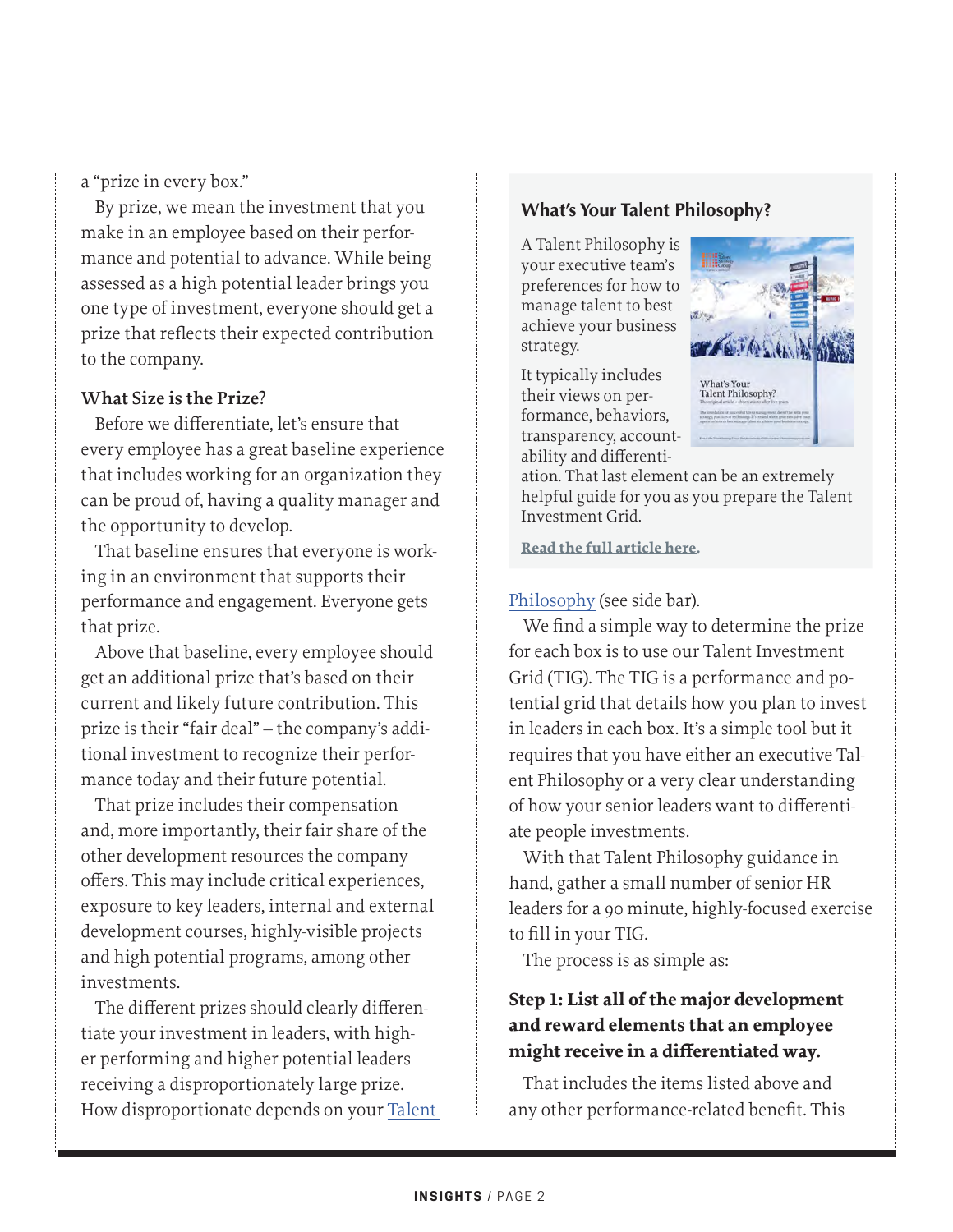|                             |                       | Lowest Category                                                                                                                                                                                                       | Middle Category                                                                                                                                                                                                                   | <b>Highest Category</b>                                                                                                                                                                                                         |
|-----------------------------|-----------------------|-----------------------------------------------------------------------------------------------------------------------------------------------------------------------------------------------------------------------|-----------------------------------------------------------------------------------------------------------------------------------------------------------------------------------------------------------------------------------|---------------------------------------------------------------------------------------------------------------------------------------------------------------------------------------------------------------------------------|
| Time<br>Over<br>Performance | Highest Performance   | <b>Compensation Targets:</b><br>Base 50 <sup>th</sup> , Bonus 75 <sup>th</sup><br>Development Investment:<br>1.5x average<br>Hi Po Program: No<br>CEO/Board Expos.: Maybe<br>Global Move: No<br>Special Projects: Yes | <b>Compensation Targets:</b><br>Base 50 <sup>th</sup> , Bonus 75 <sup>th</sup><br>Development Investment:<br>• 2x average<br>Hi Po Program: Consider<br>CEO/Board Expos.: Yes<br><b>Global Move: Yes</b><br>Special Projects: Yes | <b>Compensation Targets:</b><br>Base 60 <sup>th</sup> , Bonus 90 <sup>th</sup><br>Development Investment:<br>• 5x average<br>Hi Po Program: Yes<br>CEO/Board Expos.: Yes<br><b>Global Move: Yes</b><br>Special Projects: Yes    |
|                             | Performance<br>Middle | <b>Compensation Targets:</b><br>Base 50th, Bonus 50th<br>Development Investment:<br>.75x average<br>Hi Po Program: No<br>CEO/Board Expos.: No<br>Global Move: No<br>Special Projects: No                              | <b>Compensation Targets:</b><br>Base 50 <sup>th</sup> , Bonus 50 <sup>th</sup><br>Development Investment:<br><b>Average</b><br>Hi Po Program: No<br>CEO/Board Expos.: Maybe<br>Global Move: Consider<br>Special Projects: Yes     | <b>Compensation Targets:</b><br>Base 60 <sup>th</sup> , Bonus 60 <sup>th</sup><br>Development Investment:<br><b>2x</b> average<br>Hi Po Program: Consider<br>CEO/Board Expos.: Yes<br>Global Move: Yes<br>Special Projects: Yes |
|                             | Performance<br>Lowest | <b>Compensation Targets:</b><br>Base 50 <sup>th</sup> , Bonus - NONE<br>Development Investment:<br>None without TM approval<br>Hi Po Program: No<br>CEO/Board Expos.: No<br>Global Move: No<br>Special Projects: No   | <b>Compensation Targets:</b><br>Base 50 <sup>th</sup> , Bonus - none<br>Development Investment:<br>None without approval<br>Hi Po Program: No<br>CEO/Board Expos.: No<br>Global Move: No<br>Special Projects: No                  | <b>Compensation Targets:</b><br><b>Base</b> 50 <sup>th</sup> , Bonus – none<br>Development Investment:<br>None without approval<br>Hi Po Program: No.<br>CEO/Board Expos.: No<br>Global Move: No<br>Special Projects: No        |

Potential to Advance

**Figure 1: Talent Investment Grid (TIG) Example**

excludes any reward based on tenure and any benefits available to everyone. For example, quality time with your CEO is a limited resource that not every employee gets and can be differentiated. Access to a discounted gym membership is a benefit that every employee is eligible to receive.

## **Step 2: Identify how you want to allocate each element.**

You can keep this simple by classifying each element as Yes, No, Consider (i.e. expatriate assignments may be Yes for Hi Po's and Consider for those in the center box) or Preferred Access. The latter category means that they're the first invited to certain development or exposure opportunities.

Compensation should be listed by element – base, bonus, and importantly, LTI. Your LTI investment should be aligned with an individual's potential.

## **Step 3: Get input from the important stakeholders in your organization and revise the grid accordingly.**

Your goal is a practical tool that helps managers better align the company's investment with an individual's performance and poten